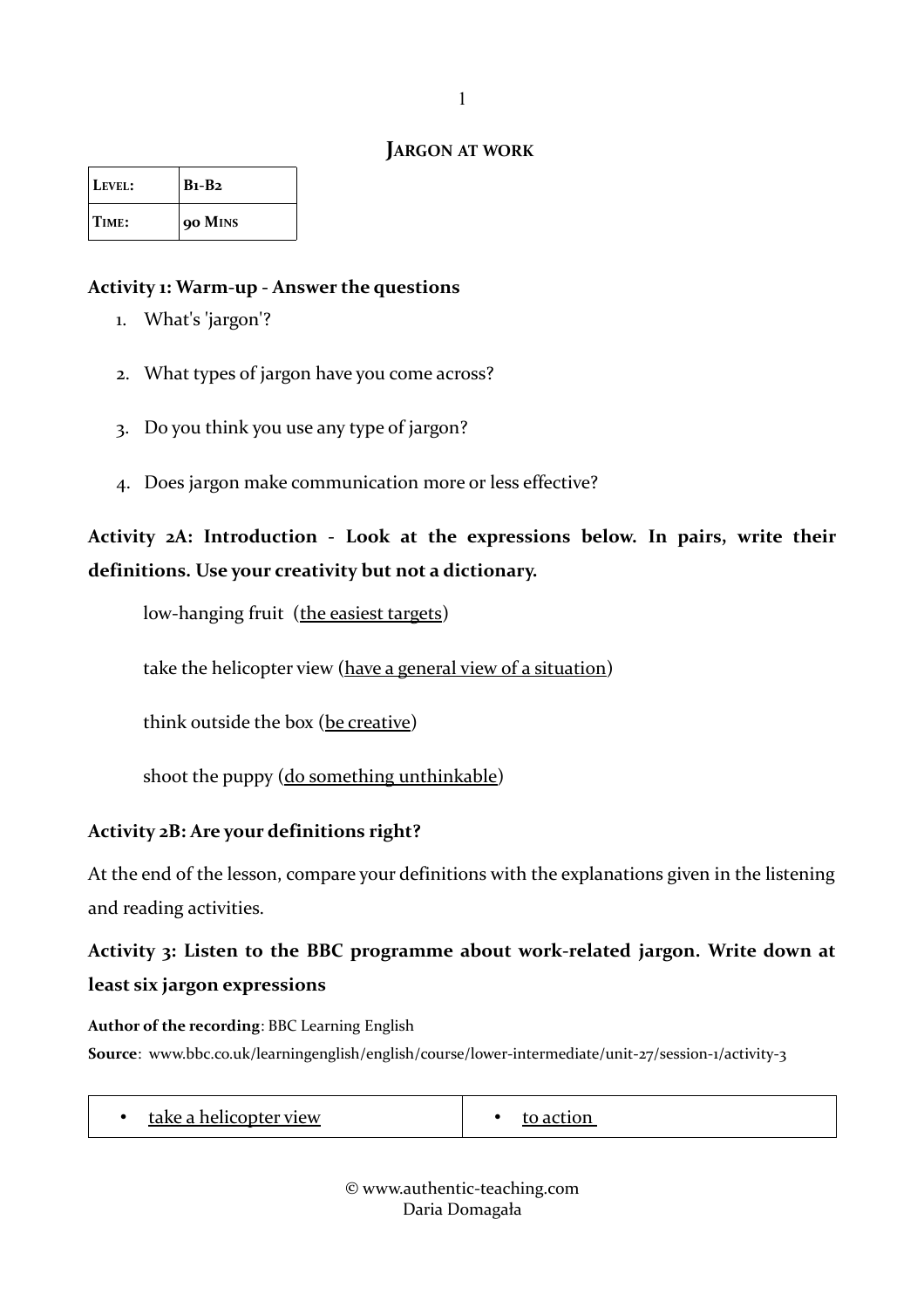| • read from the same page | <u>low-hanging fruit</u> |
|---------------------------|--------------------------|
| blue-sky thinker/thinking | <u>upscale</u> etc.      |

# **Activity 4: Listen again and match the expressions 1-9 to the definitions A-I**

## 1E, 2H, 3A, 4B, 5G, 6C, 7I, 8D, 9F

| $\mathbf{1}$   | blue-sky thinking        | A                           | to be creative and not limit your thinking                                           |
|----------------|--------------------------|-----------------------------|--------------------------------------------------------------------------------------|
| $\overline{2}$ | push the envelope        | B                           | think about or understand a situation in the same way<br>as other people             |
| 3              | think out of the box     | $\mathcal{C}_{\mathcal{C}}$ | deal with                                                                            |
| $\overline{4}$ | read from the same page  | D                           | the easiest targets                                                                  |
| 5              | take the helicopter view | E                           | having ideas which are very original, even if they are<br>not practical or realistic |
| 6              | action (verb)            | F                           | high quality                                                                         |
| 7              | effect (verb)            | G                           | look at the general view of a situation and not the<br>details                       |
| 8              | low-hanging fruit        | H                           | to go even further than others and do things that might<br>be new or even risky      |
| 9              | upscale                  | $\bf{l}$                    | bring about a change or influence                                                    |

# **Activity 5: Complete the sentences with the expressions from the exercise above.**

**Examples**: BBC Learning English, 6-minute Vocabulary Series

**Source:** www.bbc.co.uk/learningenglish/english/course/lower-intermediate/unit-27/tab/vocabulary

- 1. I had 100 emails in my inbox this morning. I've actioned 80 of them so far.
- 2. Taking the helicopter view, we can see that the company has steadily expanded over the last few years, but this month's sales figures are rather low.
- 3. To cut energy consumption, we need to reduce worldwide air traffic, rather than making petrol and car tax more expensive – these are just the <u>low-hanging fruit</u>.
- 4. We're not just a normal airline. We're going to push the envelope and offer balloon flights
- 5. Our blue-sky thinking gave us some totally new ideas.
- 6. Jayne's so good at thinking of solutions to problems. She manages to think outside the box.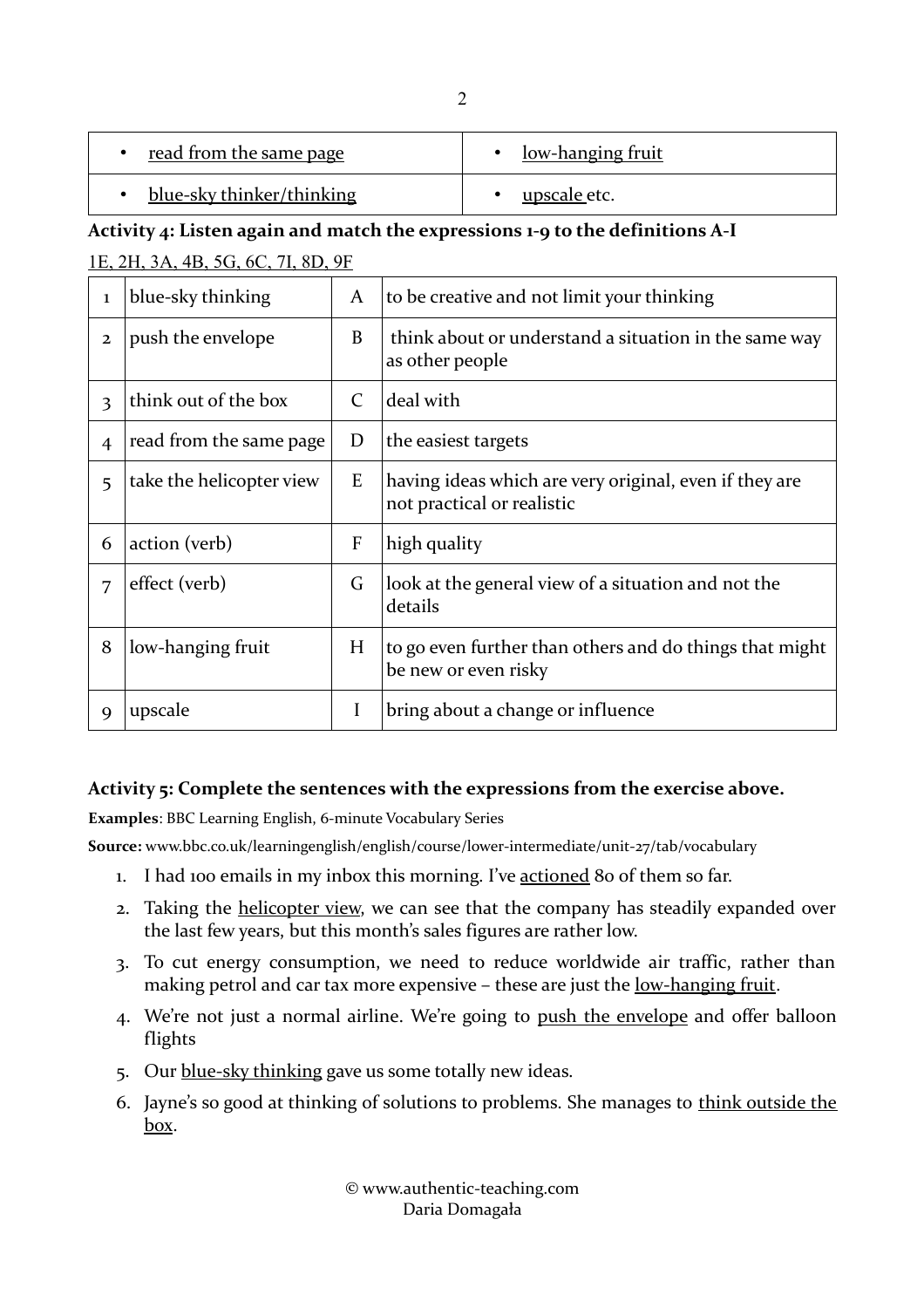- 7. Pat wants the Middle East to be our target market, but I think we should aim for the Far East. I don't think we're reading from the same page.
- 8. The company effected many changes in the pay and conditions of their employees last year.
- 9. In her presentation the manager concluded that the company needs to reach upscale customers next year.

### **Activity 6: Match the titles to the paragraphs**

**Author of the article**: Gillian Sharpe, BBC Scotland News

Source: www.bbc.com/news/uk-scotland-14653080

|  |  |  | A) Linguistic clothes   B) No-brainer   C) Room 121   D) 'Solutionising' business jargon |
|--|--|--|------------------------------------------------------------------------------------------|
|--|--|--|------------------------------------------------------------------------------------------|

# 1. D) 'Solutionising' business jargon

In a tented theatre at the Edinburgh International Book Festival, an enthusiastic audience shout out their favourite pieces of business jargon. "Could we park that idea," says one. "Direction of travel", suggests another. Then from the back comes "solutionise", prompting a widespread groan from the crowd. How we communicate at work and get the story of a business out to the wider world has never been more important. Yet the language of business - and more particularly when it descends into jargon - is often the stuff of humour. Think "low-hanging fruit" (an easy, achievable goal), "shoot the puppy" (do the unthinkable) or perhaps "think outside the box" (be creative).

Writers Jamie Jauncey and John Simmons have been sharing some of what they believe goes into really effective business communication.

# 2. C) Room 121

As well as training and writing for business, Mr Jauncey also writes fiction. Mr Simmons **comes from a background** in branding. The two men have been publicising their book Room 121, but that is just part of their wider view that business communication needs to be more human. Mr Jauncey explained: "Business has lost its way with language". "It's lost its personality - that's the big problem - therefore it doesn't make a good connection with its audiences.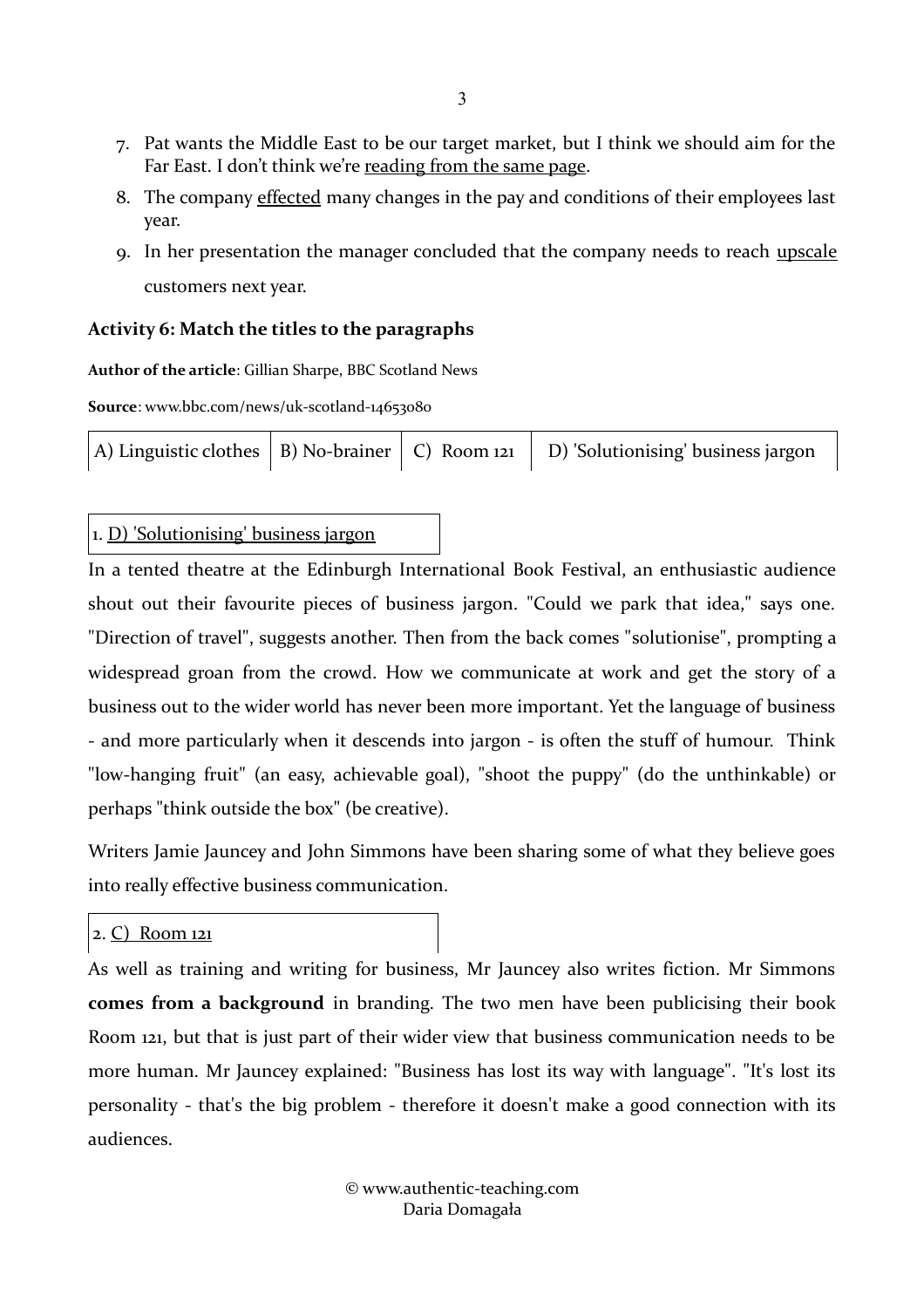"It's **long-winded**, it's alienating, it's impersonal. It uses a lot of abstractions and it's just difficult language to work with and it isn't very effective in terms of good communication." But is a personality-filled piece of writing always appropriate in a business setting? "I think you'd be surprised at how appropriate it is on how many different occasions," argued John Simmons.

#### 3. B) No-brainer

"Why would any company want to come across as boring and faceless - it's a **no-brainer** really," he said. "How do you build a bridge between your organisation and the audiences out there that you're trying to reach and trying to influence? You only do it by sharing universal principles of humanity and that's effective communication." Outside the theatre, people chatted about what they had heard. "I think we're all guilty," said one. "When it comes to writing, you take on a different **mindset** at work and think, 'I've got to write in a certain way'."

Mr Simmons and Mr Jauncey believe that being natural and authentic is key to good business communication. Along with fellow business writer Stuart Delves, they also run the Dark Angels programme - creative writing in business courses. They believe that developing a person's personal, creative writing will put personality into what they write at work. "We use a lot of poetry and literature as the basis of our exercises and things like observation," said Mr Delves. "In many ways there are similarities with a creative writing course that you might do with a poet or a playwright, but I think what's unique about what we do is making that bridge between that kind of writing, into the world of business. "That's what I've been doing for 25 years, whenever I possibly can - to **breathe life into** writing."

#### 4. A) Linguistic clothes

Kirsty Regan is a businesswoman who has been on the course. Her Edinburgh-based company, News Direct, helps organisations keep track of what politicians and others are - or are not - saying about them. She said some of her previous business writing felt like she was using language she felt obliged to use. But that has changed. "We're comfortable in our own linguistic clothes if you like," she commented. "We know what we have to say, we know where we come from, what our services are based on, what are the principles of what we do". "Certainly I feel that I've got the language to express that more usefully."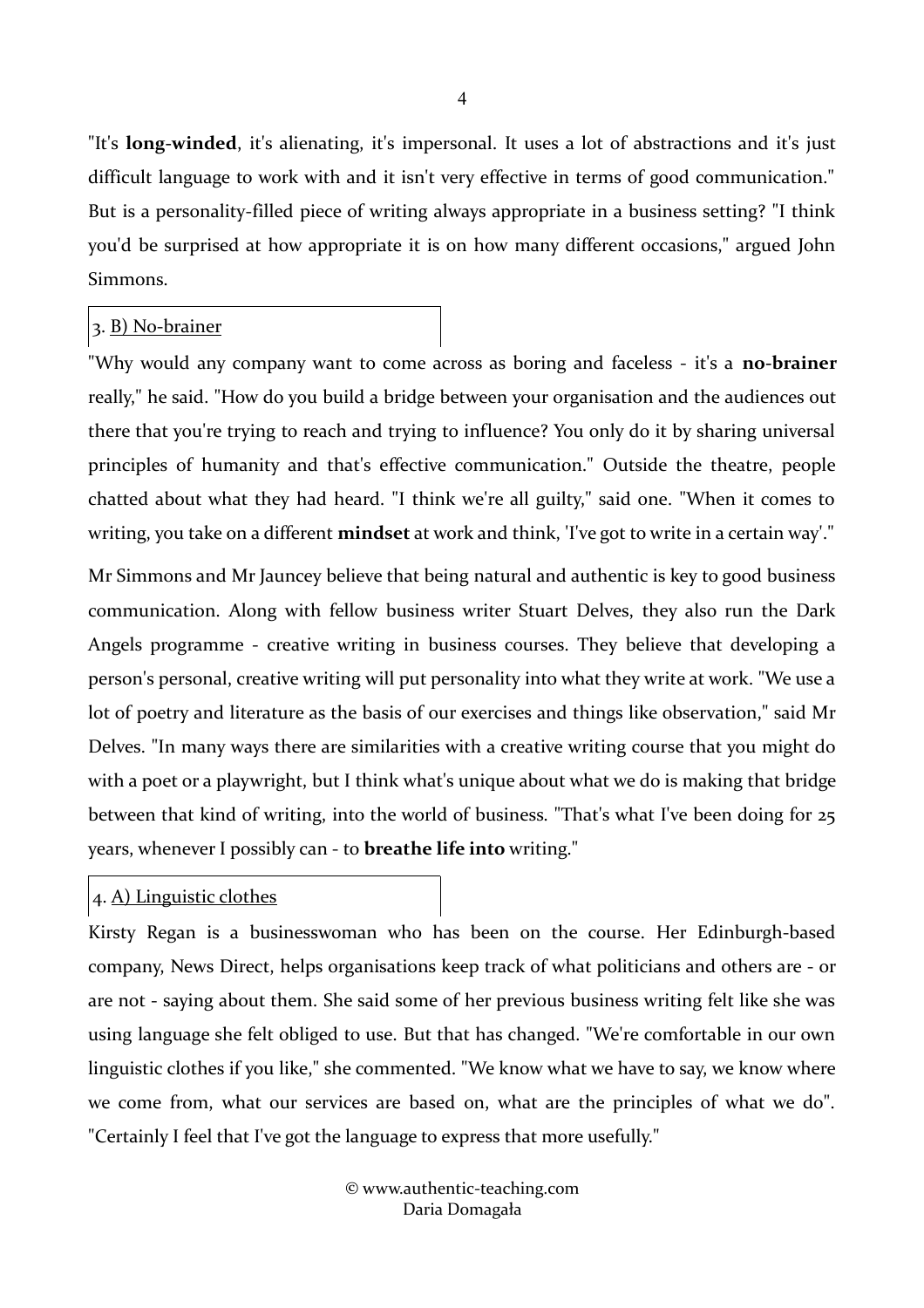For a final word on their view of good communication, John Simmons recalled his grandmother answering the phone - a machine which for her was unfamiliar and slightly strange. He explained: "Sometimes she'd be called to the phone and you'd sit in the other room and think, 'who is that on the phone, I don't recognise that voice' - and it was my poor old nan putting on this posh voice. "And that's what happens in business with business writing - people put on that equivalent of the posh telephone voice. "They think it does them good - actually it makes them just seem rather **ludicrous** and pompous, so laugh at it, cut it out, move on," he added.

### **Activity 7: Read the text again and decide if the statements are true (T) or false (F)**

- 1. Business jargon enables smooth communication. F
- 2. Mr Simmons opts for a colloquial approach to business writing. F
- 3. People feel obligated to change their style while writing. T
- 4. The Dark Angels programme is designed to teach how to add a personal touch to business communication. T
- 5. According to the article, literary language is useless for work-related pieces of writing. F
- 6. Kirsty Regan has always been able to write freely.  $\underline{F}$
- 7. The 'phone voice' example shows that you may be ridiculed for changing your communication style. T

#### **Activity 8: Match the expression in bold to the definitions**

**Definitions by**: Cambridge Dictionary

| a no-brainer      | something that is very easy to do or to understand                            |  |  |
|-------------------|-------------------------------------------------------------------------------|--|--|
|                   | come from a background in a person's education, family and experience of life |  |  |
| breathe life into | bring new ideas and energy to something                                       |  |  |
| long-winded       | boring because it is too long                                                 |  |  |
| mindset           | a person's way of thinking and their opinions                                 |  |  |
| ludicrous         | stupid                                                                        |  |  |

#### **Activity 9A: Vocabulary revision**

Look at your definitions in 2A and compare your definitions with the meanings your have